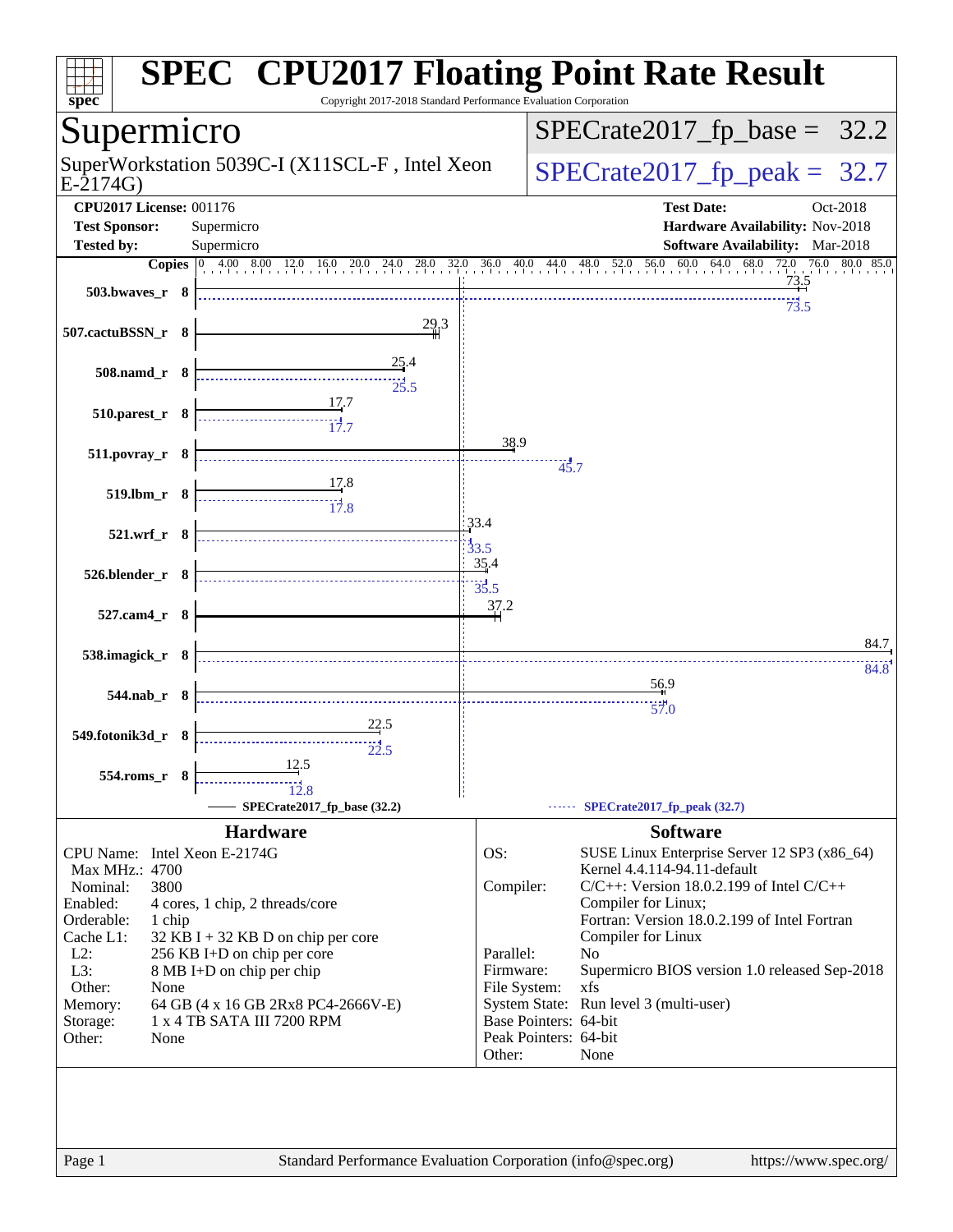

Copyright 2017-2018 Standard Performance Evaluation Corporation

### Supermicro

E-2174G) SuperWorkstation 5039C-I (X11SCL-F, Intel Xeon  $\big|$  [SPECrate2017\\_fp\\_peak =](http://www.spec.org/auto/cpu2017/Docs/result-fields.html#SPECrate2017fppeak) 32.7

 $SPECTate2017_fp\_base = 32.2$ 

**[CPU2017 License:](http://www.spec.org/auto/cpu2017/Docs/result-fields.html#CPU2017License)** 001176 **[Test Date:](http://www.spec.org/auto/cpu2017/Docs/result-fields.html#TestDate)** Oct-2018

**[Test Sponsor:](http://www.spec.org/auto/cpu2017/Docs/result-fields.html#TestSponsor)** Supermicro **[Hardware Availability:](http://www.spec.org/auto/cpu2017/Docs/result-fields.html#HardwareAvailability)** Nov-2018

**[Tested by:](http://www.spec.org/auto/cpu2017/Docs/result-fields.html#Testedby)** Supermicro **[Software Availability:](http://www.spec.org/auto/cpu2017/Docs/result-fields.html#SoftwareAvailability)** Mar-2018

#### **[Results Table](http://www.spec.org/auto/cpu2017/Docs/result-fields.html#ResultsTable)**

|                           | <b>Base</b>   |                |       |                |       | <b>Peak</b>    |       |               |                |              |                |              |                |              |
|---------------------------|---------------|----------------|-------|----------------|-------|----------------|-------|---------------|----------------|--------------|----------------|--------------|----------------|--------------|
| <b>Benchmark</b>          | <b>Copies</b> | <b>Seconds</b> | Ratio | <b>Seconds</b> | Ratio | <b>Seconds</b> | Ratio | <b>Copies</b> | <b>Seconds</b> | <b>Ratio</b> | <b>Seconds</b> | <b>Ratio</b> | <b>Seconds</b> | <b>Ratio</b> |
| 503.bwaves_r              | 8             | 1078           | 74.5  | 1091           | 73.5  | 1092           | 73.5  | 8             | 1091           | 73.5         | 1091           | 73.5         | 1091           | 73.5         |
| 507.cactuBSSN r           | 8             | 342            | 29.6  | 349            | 29.0  | 346            | 29.3  | 8             | 342            | 29.6         | 349            | 29.0         | 346            | 29.3         |
| $508$ .namd $r$           | 8             | 299            | 25.4  | 299            | 25.4  | 301            | 25.3  | 8             | 299            | 25.4         | 298            | 25.5         | 298            | 25.5         |
| 510.parest_r              | 8             | 1175           | 17.8  | 1182           | 17.7  | 1182           | 17.7  | 8             | 1187           | 17.6         | 1182           | 17.7         | 1178           | 17.8         |
| 511.povray_r              | 8             | 481            | 38.9  | 483            | 38.7  | 480            | 38.9  | 8             | 408            | 45.8         | 408            | 45.7         | 410            | 45.6         |
| 519.1bm r                 | 8             | 473            | 17.8  | 475            | 17.8  | 474            | 17.8  | 8             | 475            | 17.8         | 474            | 17.8         | 474            | 17.8         |
| 521.wrf                   | 8             | 536            | 33.4  | 536            | 33.4  | 536            | 33.4  | 8             | 536            | 33.5         | 534            | 33.6         | 535            | 33.5         |
| 526.blender r             | 8             | 344            | 35.4  | 343            | 35.6  | 344            | 35.4  | 8             | 344            | 35.4         | 343            | 35.5         | 343            | 35.5         |
| $527.cam4_r$              | 8             | 384            | 36.4  | 377            | 37.2  | 376            | 37.2  | 8             | 384            | 36.4         | 377            | 37.2         | 376            | 37.2         |
| 538.imagick_r             | 8             | 235            | 84.8  | 235            | 84.7  | 235            | 84.7  | 8             | 235            | 84.8         | 234            | 84.9         | 235            | 84.8         |
| $544$ .nab r              | 8             | 235            | 57.2  | 237            | 56.8  | 236            | 56.9  | 8             | 236            | 57.0         | 236            | 57.0         | 235            | 57.4         |
| 549.fotonik3d r           | 8             | 1386           | 22.5  | 1387           | 22.5  | 1386           | 22.5  | 8             | 1386           | 22.5         | 1387           | 22.5         | 1384           | 22.5         |
| $554$ .roms $r$           | 8             | 1018           | 12.5  | 1018           | 12.5  | 1015           | 12.5  | 8             | 991            | 12.8         | 988            | 12.9         | 989            | 12.8         |
| $SPECrate2017_fp\_base =$ |               |                |       |                |       |                |       |               |                |              |                |              |                |              |

**[SPECrate2017\\_fp\\_peak =](http://www.spec.org/auto/cpu2017/Docs/result-fields.html#SPECrate2017fppeak) 32.7**

Results appear in the [order in which they were run](http://www.spec.org/auto/cpu2017/Docs/result-fields.html#RunOrder). Bold underlined text [indicates a median measurement](http://www.spec.org/auto/cpu2017/Docs/result-fields.html#Median).

#### **[Submit Notes](http://www.spec.org/auto/cpu2017/Docs/result-fields.html#SubmitNotes)**

 The taskset mechanism was used to bind copies to processors. The config file option 'submit' was used to generate taskset commands to bind each copy to a specific processor. For details, please see the config file.

#### **[Operating System Notes](http://www.spec.org/auto/cpu2017/Docs/result-fields.html#OperatingSystemNotes)**

Stack size set to unlimited using "ulimit -s unlimited"

#### **[General Notes](http://www.spec.org/auto/cpu2017/Docs/result-fields.html#GeneralNotes)**

Environment variables set by runcpu before the start of the run: LD\_LIBRARY\_PATH = "/home/cpu2017/lib/ia32:/home/cpu2017/lib/intel64:/home/cpu2017/je5.0.1-32:/home/cpu2017/je5.0.1-64"

 Binaries compiled on a system with 1x Intel Core i7-6700K CPU + 32GB RAM memory using Redhat Enterprise Linux 7.5 Transparent Huge Pages enabled by default Prior to runcpu invocation Filesystem page cache synced and cleared with: sync; echo 3> /proc/sys/vm/drop\_caches

 Yes: The test sponsor attests, as of date of publication, that CVE-2017-5754 (Meltdown) is mitigated in the system as tested and documented.

| Page 2 | Standard Performance Evaluation Corporation (info@spec.org) | https://www.spec.org/ |
|--------|-------------------------------------------------------------|-----------------------|
|--------|-------------------------------------------------------------|-----------------------|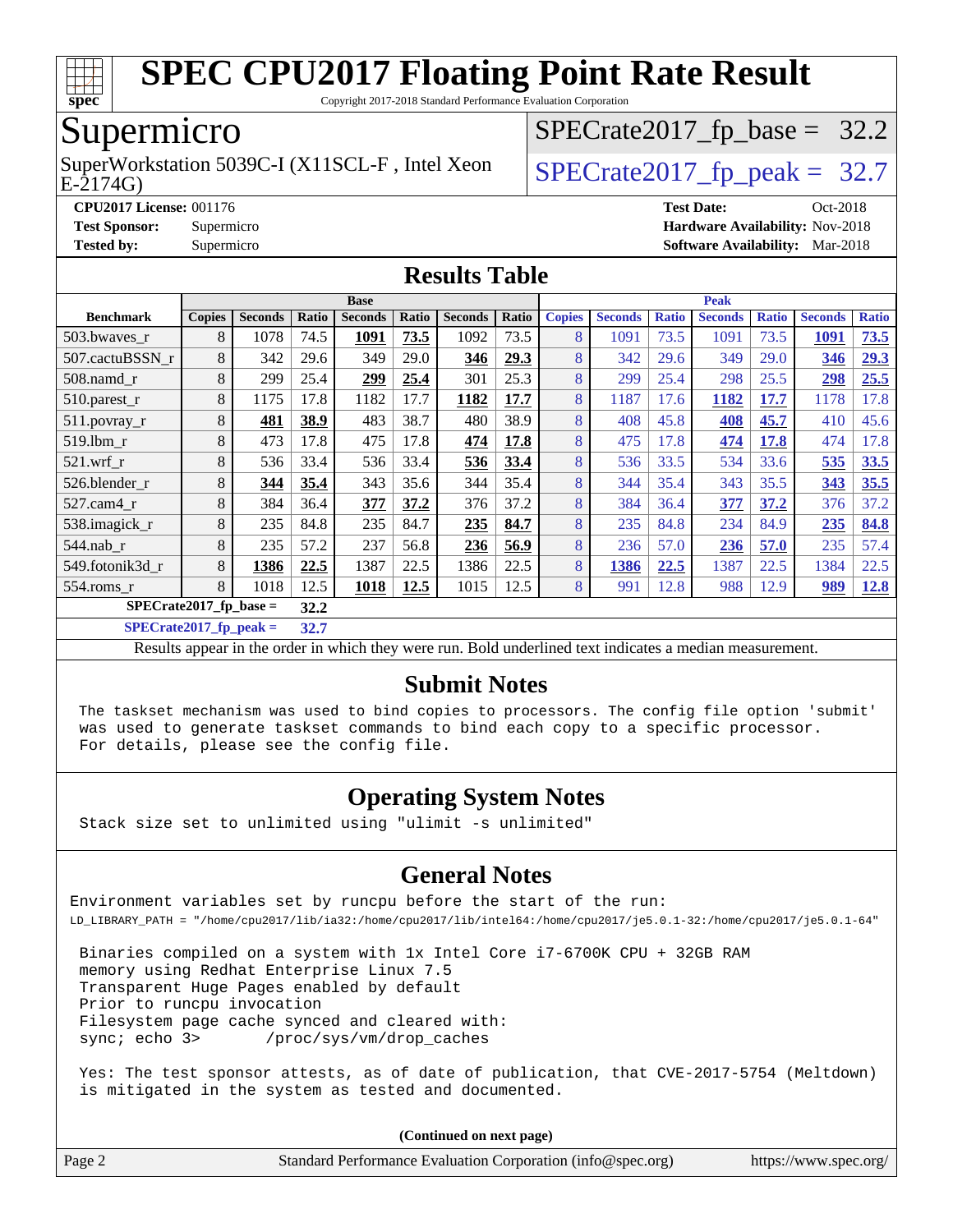

Copyright 2017-2018 Standard Performance Evaluation Corporation

#### Supermicro

SuperWorkstation 5039C-I (X11SCL-F, Intel Xeon  $\big|$  [SPECrate2017\\_fp\\_peak =](http://www.spec.org/auto/cpu2017/Docs/result-fields.html#SPECrate2017fppeak) 32.7

 $SPECTate2017_fp\_base = 32.2$ 

E-2174G)

**[Tested by:](http://www.spec.org/auto/cpu2017/Docs/result-fields.html#Testedby)** Supermicro **[Software Availability:](http://www.spec.org/auto/cpu2017/Docs/result-fields.html#SoftwareAvailability)** Mar-2018

**[CPU2017 License:](http://www.spec.org/auto/cpu2017/Docs/result-fields.html#CPU2017License)** 001176 **[Test Date:](http://www.spec.org/auto/cpu2017/Docs/result-fields.html#TestDate)** Oct-2018 **[Test Sponsor:](http://www.spec.org/auto/cpu2017/Docs/result-fields.html#TestSponsor)** Supermicro **[Hardware Availability:](http://www.spec.org/auto/cpu2017/Docs/result-fields.html#HardwareAvailability)** Nov-2018

#### **[General Notes \(Continued\)](http://www.spec.org/auto/cpu2017/Docs/result-fields.html#GeneralNotes)**

 Yes: The test sponsor attests, as of date of publication, that CVE-2017-5753 (Spectre variant 1) is mitigated in the system as tested and documented. Yes: The test sponsor attests, as of date of publication, that CVE-2017-5715 (Spectre variant 2) is mitigated in the system as tested and documented.

#### **[Platform Notes](http://www.spec.org/auto/cpu2017/Docs/result-fields.html#PlatformNotes)**

Page 3 Standard Performance Evaluation Corporation [\(info@spec.org\)](mailto:info@spec.org) <https://www.spec.org/> Sysinfo program /home/cpu2017/bin/sysinfo Rev: r5974 of 2018-05-19 9bcde8f2999c33d61f64985e45859ea9 running on linux-qswb Sat Oct 20 00:43:33 2018 SUT (System Under Test) info as seen by some common utilities. For more information on this section, see <https://www.spec.org/cpu2017/Docs/config.html#sysinfo> From /proc/cpuinfo model name : Intel(R) Xeon(R) E-2174G CPU @ 3.80GHz 1 "physical id"s (chips) 8 "processors" cores, siblings (Caution: counting these is hw and system dependent. The following excerpts from /proc/cpuinfo might not be reliable. Use with caution.) cpu cores : 4 siblings : 8 physical 0: cores 0 1 2 3 From lscpu: Architecture: x86\_64 CPU op-mode(s): 32-bit, 64-bit Byte Order: Little Endian  $CPU(s):$  8 On-line CPU(s) list: 0-7 Thread(s) per core: 2 Core(s) per socket: 4  $Sockets(s):$  1 NUMA node(s): 1 Vendor ID: GenuineIntel CPU family: 6 Model: 158 Model name:  $Intel(R)$  Xeon(R) E-2174G CPU @ 3.80GHz Stepping: 10 CPU MHz: 4583.576 CPU max MHz: 4700.0000 CPU min MHz: 800.0000 BogoMIPS: 7583.93 Virtualization: VT-x L1d cache: 32K **(Continued on next page)**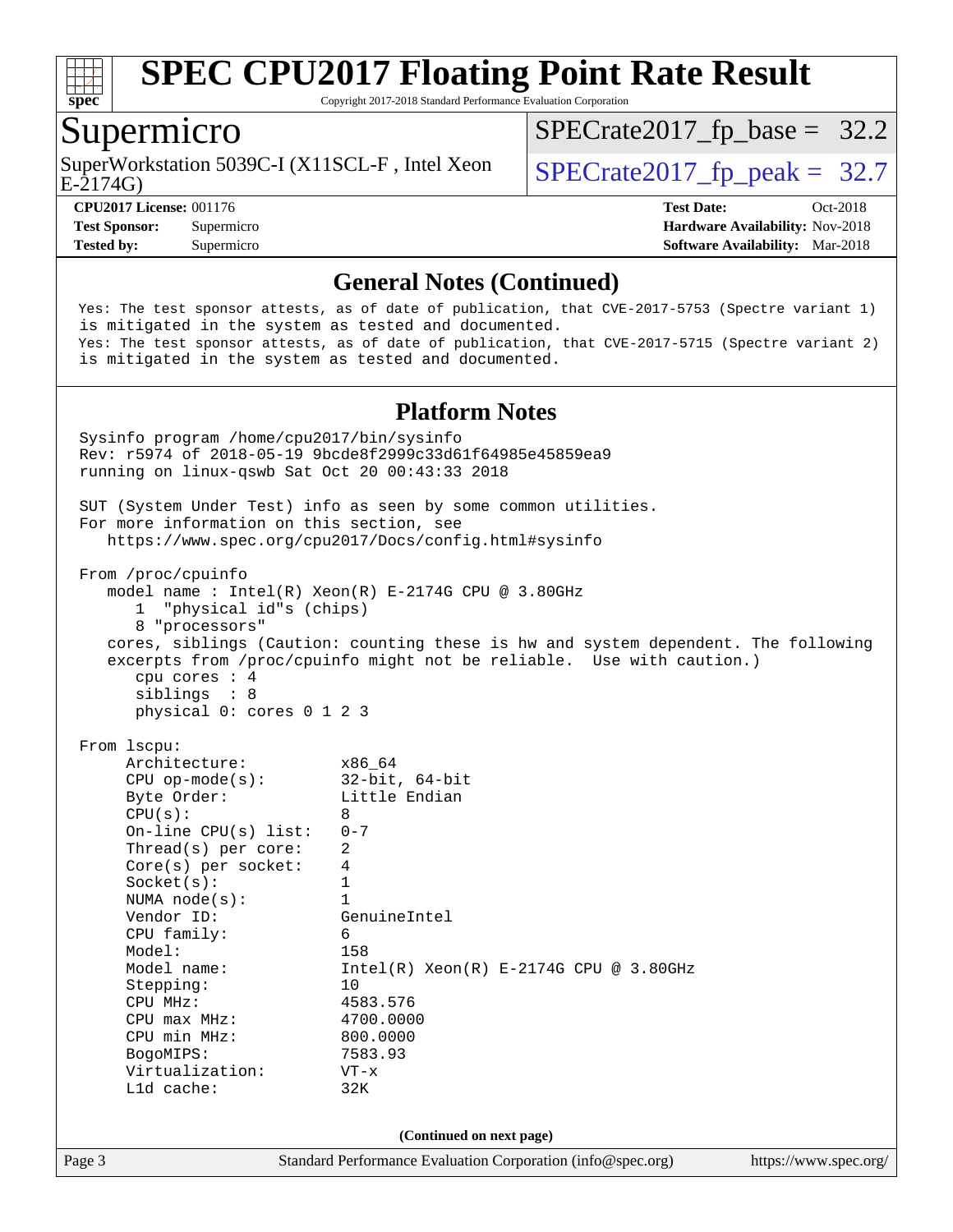

Copyright 2017-2018 Standard Performance Evaluation Corporation

### Supermicro

E-2174G) SuperWorkstation 5039C-I (X11SCL-F, Intel Xeon  $\big|$  [SPECrate2017\\_fp\\_peak =](http://www.spec.org/auto/cpu2017/Docs/result-fields.html#SPECrate2017fppeak) 32.7

 $SPECTate2017_fp\_base = 32.2$ 

**[Tested by:](http://www.spec.org/auto/cpu2017/Docs/result-fields.html#Testedby)** Supermicro **[Software Availability:](http://www.spec.org/auto/cpu2017/Docs/result-fields.html#SoftwareAvailability)** Mar-2018

**[CPU2017 License:](http://www.spec.org/auto/cpu2017/Docs/result-fields.html#CPU2017License)** 001176 **[Test Date:](http://www.spec.org/auto/cpu2017/Docs/result-fields.html#TestDate)** Oct-2018 **[Test Sponsor:](http://www.spec.org/auto/cpu2017/Docs/result-fields.html#TestSponsor)** Supermicro **[Hardware Availability:](http://www.spec.org/auto/cpu2017/Docs/result-fields.html#HardwareAvailability)** Nov-2018

#### **[Platform Notes \(Continued\)](http://www.spec.org/auto/cpu2017/Docs/result-fields.html#PlatformNotes)**

L1i cache: 32K L2 cache: 256K L3 cache: 8192K NUMA node0 CPU(s): 0-7 Flags: fpu vme de pse tsc msr pae mce cx8 apic sep mtrr pge mca cmov

 pat pse36 clflush dts acpi mmx fxsr sse sse2 ss ht tm pbe syscall nx pdpe1gb rdtscp lm constant\_tsc art arch\_perfmon pebs bts rep\_good nopl xtopology nonstop\_tsc aperfmperf eagerfpu pni pclmulqdq dtes64 monitor ds\_cpl vmx smx est tm2 ssse3 sdbg fma cx16 xtpr pdcm pcid sse4\_1 sse4\_2 x2apic movbe popcnt tsc\_deadline\_timer aes xsave avx f16c rdrand lahf\_lm abm 3dnowprefetch ida arat epb invpcid\_single pln pts dtherm hwp hwp\_notify hwp\_act\_window hwp\_epp intel\_pt rsb\_ctxsw spec\_ctrl retpoline kaiser tpr\_shadow vnmi flexpriority ept vpid fsgsbase tsc\_adjust bmi1 hle avx2 smep bmi2 erms invpcid rtm mpx rdseed adx smap clflushopt xsaveopt xsavec xgetbv1

 /proc/cpuinfo cache data cache size : 8192 KB

 From numactl --hardware WARNING: a numactl 'node' might or might not correspond to a physical chip.

 available: 1 nodes (0) node 0 cpus: 0 1 2 3 4 5 6 7 node 0 size: 64150 MB node 0 free: 54060 MB node distances: node 0 0: 10

 From /proc/meminfo MemTotal: 65689968 kB HugePages\_Total: 0 Hugepagesize: 2048 kB

 /usr/bin/lsb\_release -d SUSE Linux Enterprise Server 12 SP3

 From /etc/\*release\* /etc/\*version\* SuSE-release: SUSE Linux Enterprise Server 12 (x86\_64) VERSION = 12 PATCHLEVEL = 3 # This file is deprecated and will be removed in a future service pack or release. # Please check /etc/os-release for details about this release. os-release: NAME="SLES" VERSION="12-SP3" VERSION\_ID="12.3" PRETTY\_NAME="SUSE Linux Enterprise Server 12 SP3"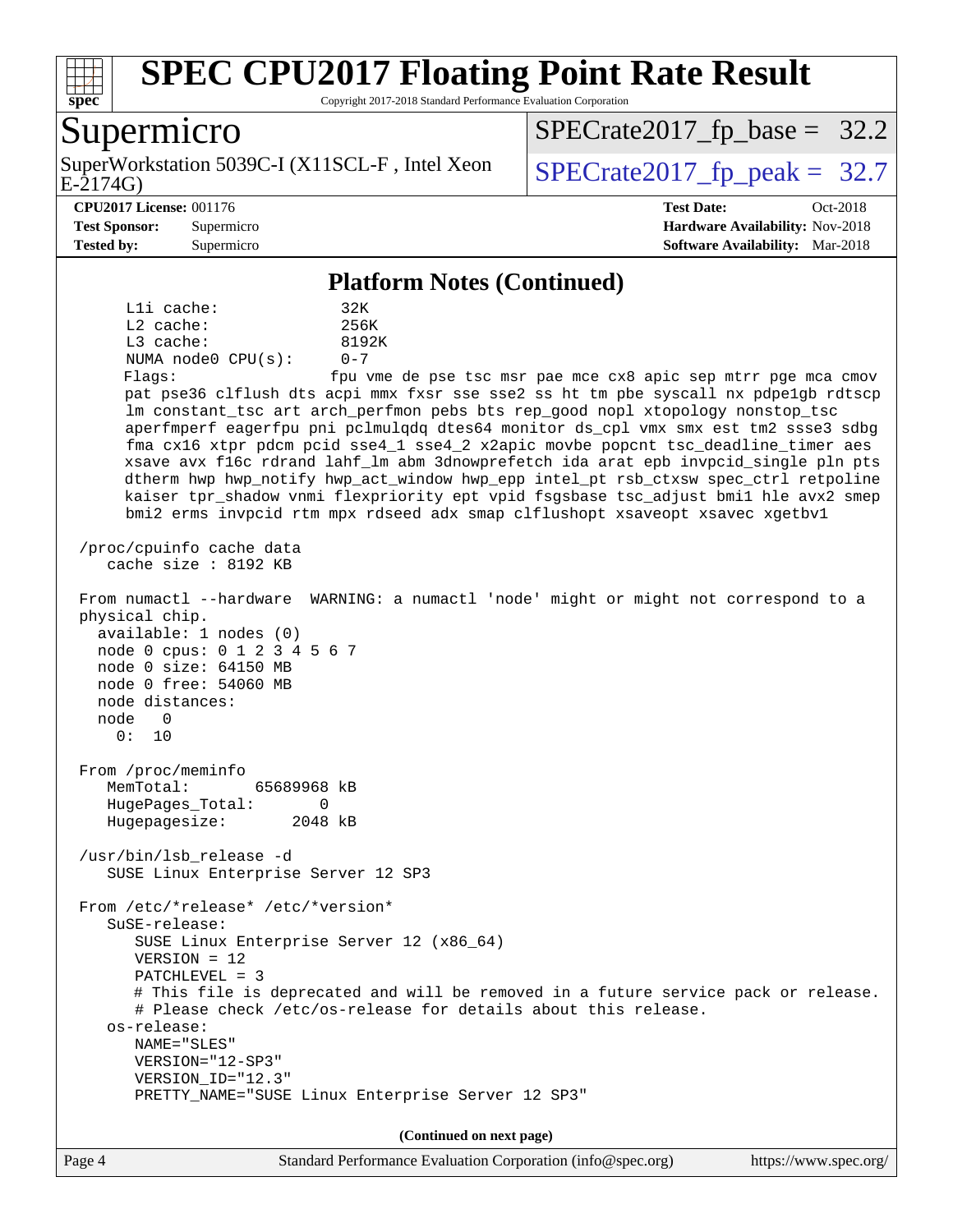

Copyright 2017-2018 Standard Performance Evaluation Corporation

#### Supermicro

E-2174G) SuperWorkstation 5039C-I (X11SCL-F, Intel Xeon  $\big|$  [SPECrate2017\\_fp\\_peak =](http://www.spec.org/auto/cpu2017/Docs/result-fields.html#SPECrate2017fppeak) 32.7

 $SPECTate2017_fp\_base = 32.2$ 

**[Tested by:](http://www.spec.org/auto/cpu2017/Docs/result-fields.html#Testedby)** Supermicro **[Software Availability:](http://www.spec.org/auto/cpu2017/Docs/result-fields.html#SoftwareAvailability)** Mar-2018

**[CPU2017 License:](http://www.spec.org/auto/cpu2017/Docs/result-fields.html#CPU2017License)** 001176 **[Test Date:](http://www.spec.org/auto/cpu2017/Docs/result-fields.html#TestDate)** Oct-2018 **[Test Sponsor:](http://www.spec.org/auto/cpu2017/Docs/result-fields.html#TestSponsor)** Supermicro **[Hardware Availability:](http://www.spec.org/auto/cpu2017/Docs/result-fields.html#HardwareAvailability)** Nov-2018

#### **[Platform Notes \(Continued\)](http://www.spec.org/auto/cpu2017/Docs/result-fields.html#PlatformNotes)**

 ID="sles" ANSI\_COLOR="0;32" CPE\_NAME="cpe:/o:suse:sles:12:sp3"

uname -a:

 Linux linux-qswb 4.4.114-94.11-default #1 SMP Thu Feb 1 19:28:26 UTC 2018 (4309ff9) x86\_64 x86\_64 x86\_64 GNU/Linux

Kernel self-reported vulnerability status:

 CVE-2017-5754 (Meltdown): Mitigation: PTI CVE-2017-5753 (Spectre variant 1): Mitigation: Barriers CVE-2017-5715 (Spectre variant 2): Mitigation: IBRS+IBPB

run-level 3 Oct 19 17:57

 SPEC is set to: /home/cpu2017 Filesystem Type Size Used Avail Use% Mounted on /dev/sda4 xfs 3.6T 25G 3.6T 1% /home

 Additional information from dmidecode follows. WARNING: Use caution when you interpret this section. The 'dmidecode' program reads system data which is "intended to allow hardware to be accurately determined", but the intent may not be met, as there are frequent changes to hardware, firmware, and the "DMTF SMBIOS" standard. BIOS American Megatrends Inc. 1.0 09/17/2018

 Memory: 4x Micron 18ADF2G72AZ-2G6H1R 16 GB 2 rank 2667

(End of data from sysinfo program)

#### **[Compiler Version Notes](http://www.spec.org/auto/cpu2017/Docs/result-fields.html#CompilerVersionNotes)**

============================================================================== CC 519.1bm  $r(base)$  538.imagick  $r(base, peak)$  544.nab  $r(base, peak)$ ----------------------------------------------------------------------------- icc (ICC) 18.0.2 20180210 Copyright (C) 1985-2018 Intel Corporation. All rights reserved. ------------------------------------------------------------------------------ ============================================================================== CC 519.lbm\_r(peak) ----------------------------------------------------------------------------- icc (ICC) 18.0.2 20180210 Copyright (C) 1985-2018 Intel Corporation. All rights reserved. ------------------------------------------------------------------------------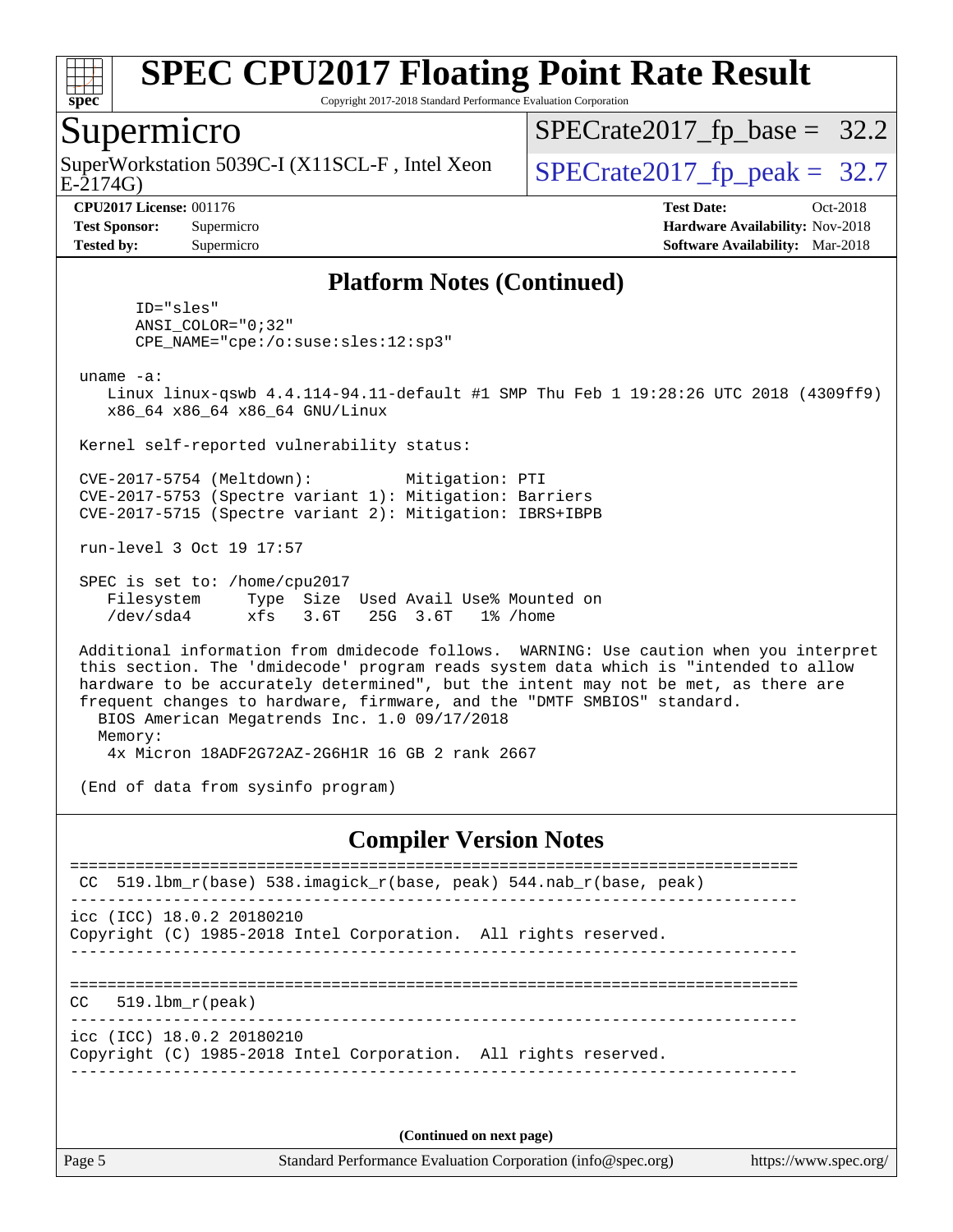

Copyright 2017-2018 Standard Performance Evaluation Corporation

# Supermicro

SuperWorkstation 5039C-I (X11SCL-F, Intel Xeon  $SPECrate2017_fp\_peak = 32.7$ 

[SPECrate2017\\_fp\\_base =](http://www.spec.org/auto/cpu2017/Docs/result-fields.html#SPECrate2017fpbase) 32.2

E-2174G)

**[CPU2017 License:](http://www.spec.org/auto/cpu2017/Docs/result-fields.html#CPU2017License)** 001176 **[Test Date:](http://www.spec.org/auto/cpu2017/Docs/result-fields.html#TestDate)** Oct-2018 **[Test Sponsor:](http://www.spec.org/auto/cpu2017/Docs/result-fields.html#TestSponsor)** Supermicro **[Hardware Availability:](http://www.spec.org/auto/cpu2017/Docs/result-fields.html#HardwareAvailability)** Nov-2018 **[Tested by:](http://www.spec.org/auto/cpu2017/Docs/result-fields.html#Testedby)** Supermicro **Supermicro [Software Availability:](http://www.spec.org/auto/cpu2017/Docs/result-fields.html#SoftwareAvailability)** Mar-2018

#### **[Compiler Version Notes \(Continued\)](http://www.spec.org/auto/cpu2017/Docs/result-fields.html#CompilerVersionNotes)**

| icpc (ICC) 18.0.2 20180210<br>Copyright (C) 1985-2018 Intel Corporation. All rights reserved.<br>$CXXC 508.namd_r (peak)$<br>icpc (ICC) 18.0.2 20180210<br>Copyright (C) 1985-2018 Intel Corporation. All rights reserved.<br>CC 511.povray_r(base) 526.blender_r(base, peak)<br>------------------------------<br>icpc (ICC) 18.0.2 20180210<br>Copyright (C) 1985-2018 Intel Corporation. All rights reserved.<br>icc (ICC) 18.0.2 20180210<br>Copyright (C) 1985-2018 Intel Corporation. All rights reserved.<br>$CC = 511. povray_r (peak)$<br>icpc (ICC) 18.0.2 20180210<br>Copyright (C) 1985-2018 Intel Corporation. All rights reserved.<br>icc (ICC) 18.0.2 20180210<br>Copyright (C) 1985-2018 Intel Corporation. All rights reserved.<br>_________________________________<br>FC 507.cactuBSSN_r(base, peak)<br>icpc (ICC) 18.0.2 20180210<br>Copyright (C) 1985-2018 Intel Corporation. All rights reserved.<br>icc (ICC) 18.0.2 20180210<br>Copyright (C) 1985-2018 Intel Corporation. All rights reserved.<br>ifort (IFORT) 18.0.2 20180210<br>Copyright (C) 1985-2018 Intel Corporation. All rights reserved.<br>FC 503.bwaves_r(base, peak) 549.fotonik3d_r(base, peak) 554.roms_r(base)<br>ifort (IFORT) 18.0.2 20180210<br>(Continued on next page) | CXXC 508.namd_r(base) 510.parest_r(base, peak)                                                 |  |
|-----------------------------------------------------------------------------------------------------------------------------------------------------------------------------------------------------------------------------------------------------------------------------------------------------------------------------------------------------------------------------------------------------------------------------------------------------------------------------------------------------------------------------------------------------------------------------------------------------------------------------------------------------------------------------------------------------------------------------------------------------------------------------------------------------------------------------------------------------------------------------------------------------------------------------------------------------------------------------------------------------------------------------------------------------------------------------------------------------------------------------------------------------------------------------------------------------------------------------------------------------------------------|------------------------------------------------------------------------------------------------|--|
|                                                                                                                                                                                                                                                                                                                                                                                                                                                                                                                                                                                                                                                                                                                                                                                                                                                                                                                                                                                                                                                                                                                                                                                                                                                                       |                                                                                                |  |
|                                                                                                                                                                                                                                                                                                                                                                                                                                                                                                                                                                                                                                                                                                                                                                                                                                                                                                                                                                                                                                                                                                                                                                                                                                                                       |                                                                                                |  |
|                                                                                                                                                                                                                                                                                                                                                                                                                                                                                                                                                                                                                                                                                                                                                                                                                                                                                                                                                                                                                                                                                                                                                                                                                                                                       |                                                                                                |  |
|                                                                                                                                                                                                                                                                                                                                                                                                                                                                                                                                                                                                                                                                                                                                                                                                                                                                                                                                                                                                                                                                                                                                                                                                                                                                       |                                                                                                |  |
|                                                                                                                                                                                                                                                                                                                                                                                                                                                                                                                                                                                                                                                                                                                                                                                                                                                                                                                                                                                                                                                                                                                                                                                                                                                                       |                                                                                                |  |
|                                                                                                                                                                                                                                                                                                                                                                                                                                                                                                                                                                                                                                                                                                                                                                                                                                                                                                                                                                                                                                                                                                                                                                                                                                                                       |                                                                                                |  |
|                                                                                                                                                                                                                                                                                                                                                                                                                                                                                                                                                                                                                                                                                                                                                                                                                                                                                                                                                                                                                                                                                                                                                                                                                                                                       |                                                                                                |  |
|                                                                                                                                                                                                                                                                                                                                                                                                                                                                                                                                                                                                                                                                                                                                                                                                                                                                                                                                                                                                                                                                                                                                                                                                                                                                       |                                                                                                |  |
|                                                                                                                                                                                                                                                                                                                                                                                                                                                                                                                                                                                                                                                                                                                                                                                                                                                                                                                                                                                                                                                                                                                                                                                                                                                                       |                                                                                                |  |
|                                                                                                                                                                                                                                                                                                                                                                                                                                                                                                                                                                                                                                                                                                                                                                                                                                                                                                                                                                                                                                                                                                                                                                                                                                                                       |                                                                                                |  |
|                                                                                                                                                                                                                                                                                                                                                                                                                                                                                                                                                                                                                                                                                                                                                                                                                                                                                                                                                                                                                                                                                                                                                                                                                                                                       |                                                                                                |  |
|                                                                                                                                                                                                                                                                                                                                                                                                                                                                                                                                                                                                                                                                                                                                                                                                                                                                                                                                                                                                                                                                                                                                                                                                                                                                       |                                                                                                |  |
|                                                                                                                                                                                                                                                                                                                                                                                                                                                                                                                                                                                                                                                                                                                                                                                                                                                                                                                                                                                                                                                                                                                                                                                                                                                                       |                                                                                                |  |
|                                                                                                                                                                                                                                                                                                                                                                                                                                                                                                                                                                                                                                                                                                                                                                                                                                                                                                                                                                                                                                                                                                                                                                                                                                                                       | Page 6<br>Standard Performance Evaluation Corporation (info@spec.org)<br>https://www.spec.org/ |  |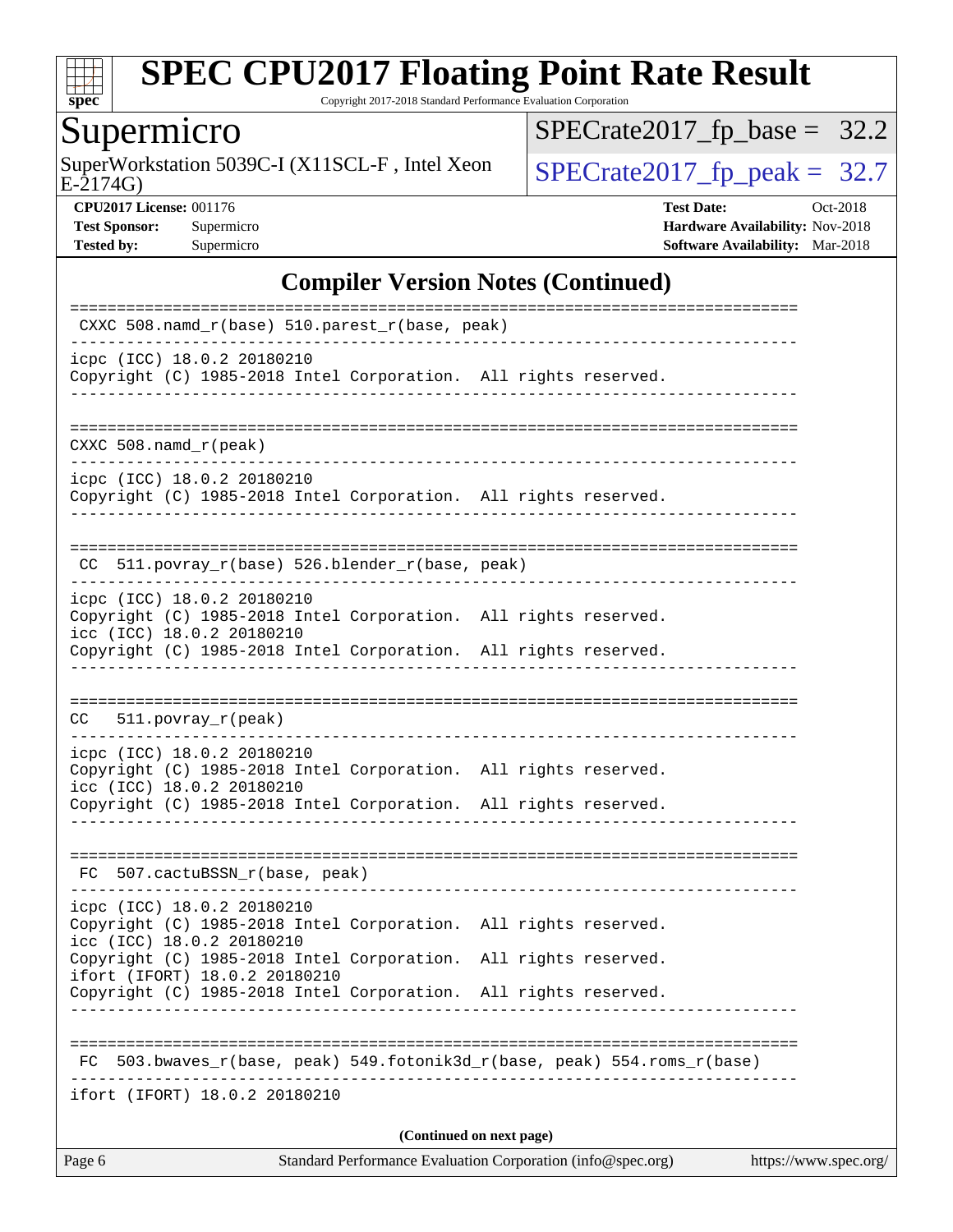

Copyright 2017-2018 Standard Performance Evaluation Corporation

#### Supermicro

SuperWorkstation 5039C-I (X11SCL-F, Intel Xeon  $\big|$  [SPECrate2017\\_fp\\_peak =](http://www.spec.org/auto/cpu2017/Docs/result-fields.html#SPECrate2017fppeak) 32.7

 $SPECrate2017_fp\_base = 32.2$ 

E-2174G)

**[CPU2017 License:](http://www.spec.org/auto/cpu2017/Docs/result-fields.html#CPU2017License)** 001176 **[Test Date:](http://www.spec.org/auto/cpu2017/Docs/result-fields.html#TestDate)** Oct-2018 **[Test Sponsor:](http://www.spec.org/auto/cpu2017/Docs/result-fields.html#TestSponsor)** Supermicro **[Hardware Availability:](http://www.spec.org/auto/cpu2017/Docs/result-fields.html#HardwareAvailability)** Nov-2018 **[Tested by:](http://www.spec.org/auto/cpu2017/Docs/result-fields.html#Testedby)** Supermicro **[Software Availability:](http://www.spec.org/auto/cpu2017/Docs/result-fields.html#SoftwareAvailability)** Mar-2018

#### **[Compiler Version Notes \(Continued\)](http://www.spec.org/auto/cpu2017/Docs/result-fields.html#CompilerVersionNotes)**

| Copyright (C) 1985-2018 Intel Corporation. All rights reserved.                                                                                                                                  |  |
|--------------------------------------------------------------------------------------------------------------------------------------------------------------------------------------------------|--|
| $FC$ 554. roms $r$ (peak)                                                                                                                                                                        |  |
| ifort (IFORT) 18.0.2 20180210<br>Copyright (C) 1985-2018 Intel Corporation. All rights reserved.                                                                                                 |  |
| $CC$ 521.wrf_r(base) 527.cam4_r(base)                                                                                                                                                            |  |
| ifort (IFORT) 18.0.2 20180210<br>Copyright (C) 1985-2018 Intel Corporation. All rights reserved.<br>icc (ICC) 18.0.2 20180210<br>Copyright (C) 1985-2018 Intel Corporation. All rights reserved. |  |
| $CC = 521$ .wrf $r(\text{peak})$ 527.cam4 $r(\text{peak})$                                                                                                                                       |  |
| ifort (IFORT) 18.0.2 20180210<br>Copyright (C) 1985-2018 Intel Corporation. All rights reserved.<br>icc (ICC) 18.0.2 20180210<br>Copyright (C) 1985-2018 Intel Corporation. All rights reserved. |  |

### **[Base Compiler Invocation](http://www.spec.org/auto/cpu2017/Docs/result-fields.html#BaseCompilerInvocation)**

[C benchmarks](http://www.spec.org/auto/cpu2017/Docs/result-fields.html#Cbenchmarks): [icc -m64 -std=c11](http://www.spec.org/cpu2017/results/res2018q4/cpu2017-20181112-09673.flags.html#user_CCbase_intel_icc_64bit_c11_33ee0cdaae7deeeab2a9725423ba97205ce30f63b9926c2519791662299b76a0318f32ddfffdc46587804de3178b4f9328c46fa7c2b0cd779d7a61945c91cd35)

[C++ benchmarks:](http://www.spec.org/auto/cpu2017/Docs/result-fields.html#CXXbenchmarks) [icpc -m64](http://www.spec.org/cpu2017/results/res2018q4/cpu2017-20181112-09673.flags.html#user_CXXbase_intel_icpc_64bit_4ecb2543ae3f1412ef961e0650ca070fec7b7afdcd6ed48761b84423119d1bf6bdf5cad15b44d48e7256388bc77273b966e5eb805aefd121eb22e9299b2ec9d9)

[Fortran benchmarks](http://www.spec.org/auto/cpu2017/Docs/result-fields.html#Fortranbenchmarks): [ifort -m64](http://www.spec.org/cpu2017/results/res2018q4/cpu2017-20181112-09673.flags.html#user_FCbase_intel_ifort_64bit_24f2bb282fbaeffd6157abe4f878425411749daecae9a33200eee2bee2fe76f3b89351d69a8130dd5949958ce389cf37ff59a95e7a40d588e8d3a57e0c3fd751)

[Benchmarks using both Fortran and C](http://www.spec.org/auto/cpu2017/Docs/result-fields.html#BenchmarksusingbothFortranandC): [ifort -m64](http://www.spec.org/cpu2017/results/res2018q4/cpu2017-20181112-09673.flags.html#user_CC_FCbase_intel_ifort_64bit_24f2bb282fbaeffd6157abe4f878425411749daecae9a33200eee2bee2fe76f3b89351d69a8130dd5949958ce389cf37ff59a95e7a40d588e8d3a57e0c3fd751) [icc -m64 -std=c11](http://www.spec.org/cpu2017/results/res2018q4/cpu2017-20181112-09673.flags.html#user_CC_FCbase_intel_icc_64bit_c11_33ee0cdaae7deeeab2a9725423ba97205ce30f63b9926c2519791662299b76a0318f32ddfffdc46587804de3178b4f9328c46fa7c2b0cd779d7a61945c91cd35)

[Benchmarks using both C and C++](http://www.spec.org/auto/cpu2017/Docs/result-fields.html#BenchmarksusingbothCandCXX): [icpc -m64](http://www.spec.org/cpu2017/results/res2018q4/cpu2017-20181112-09673.flags.html#user_CC_CXXbase_intel_icpc_64bit_4ecb2543ae3f1412ef961e0650ca070fec7b7afdcd6ed48761b84423119d1bf6bdf5cad15b44d48e7256388bc77273b966e5eb805aefd121eb22e9299b2ec9d9) [icc -m64 -std=c11](http://www.spec.org/cpu2017/results/res2018q4/cpu2017-20181112-09673.flags.html#user_CC_CXXbase_intel_icc_64bit_c11_33ee0cdaae7deeeab2a9725423ba97205ce30f63b9926c2519791662299b76a0318f32ddfffdc46587804de3178b4f9328c46fa7c2b0cd779d7a61945c91cd35)

**(Continued on next page)**

Page 7 Standard Performance Evaluation Corporation [\(info@spec.org\)](mailto:info@spec.org) <https://www.spec.org/>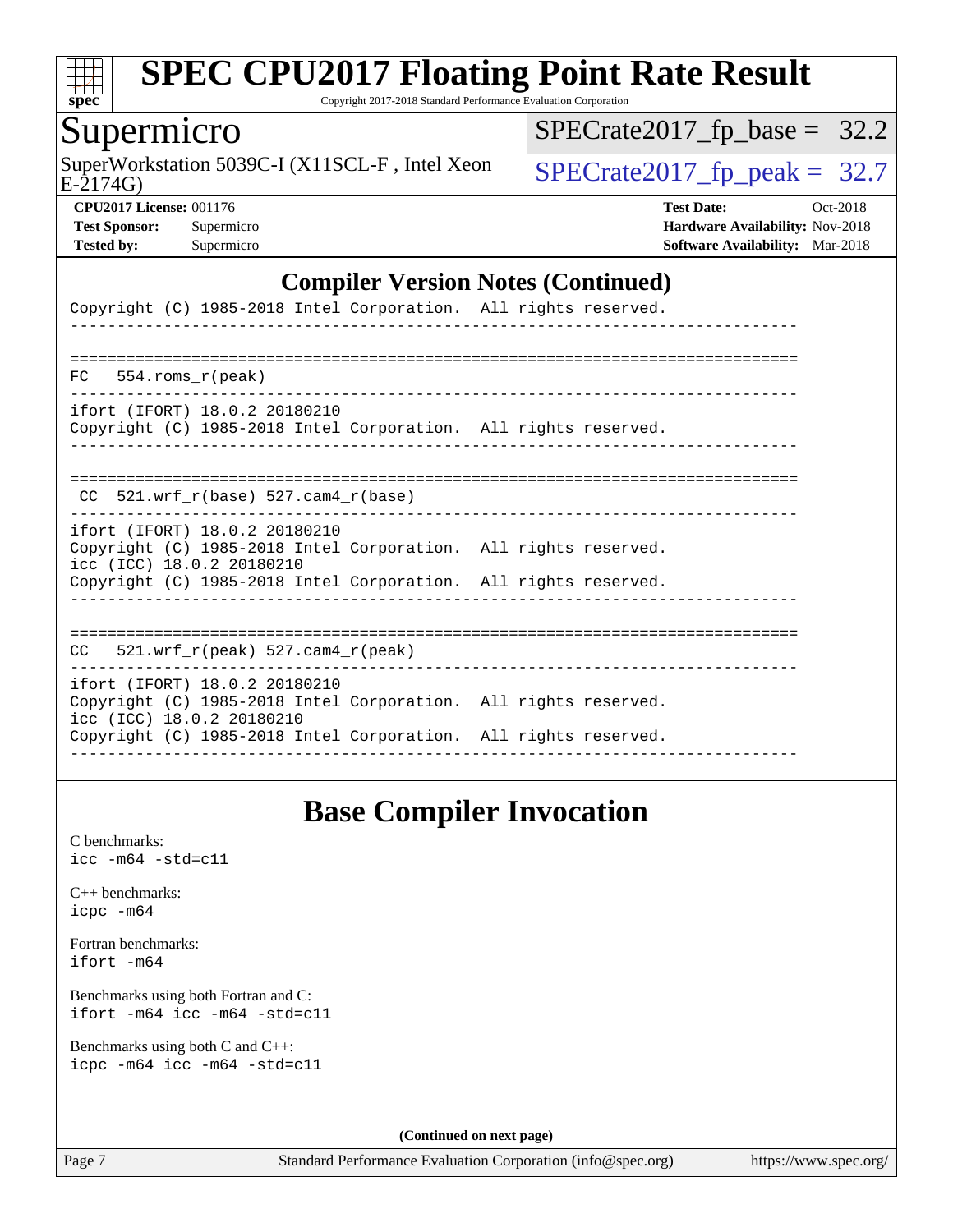

Copyright 2017-2018 Standard Performance Evaluation Corporation

### Supermicro

SuperWorkstation 5039C-I (X11SCL-F, Intel Xeon  $\big|$  [SPECrate2017\\_fp\\_peak =](http://www.spec.org/auto/cpu2017/Docs/result-fields.html#SPECrate2017fppeak) 32.7

 $SPECrate2017_fp\_base = 32.2$ 

E-2174G)

**[CPU2017 License:](http://www.spec.org/auto/cpu2017/Docs/result-fields.html#CPU2017License)** 001176 **[Test Date:](http://www.spec.org/auto/cpu2017/Docs/result-fields.html#TestDate)** Oct-2018 **[Test Sponsor:](http://www.spec.org/auto/cpu2017/Docs/result-fields.html#TestSponsor)** Supermicro **[Hardware Availability:](http://www.spec.org/auto/cpu2017/Docs/result-fields.html#HardwareAvailability)** Nov-2018 **[Tested by:](http://www.spec.org/auto/cpu2017/Docs/result-fields.html#Testedby)** Supermicro **[Software Availability:](http://www.spec.org/auto/cpu2017/Docs/result-fields.html#SoftwareAvailability)** Mar-2018

### **[Base Compiler Invocation \(Continued\)](http://www.spec.org/auto/cpu2017/Docs/result-fields.html#BaseCompilerInvocation)**

[Benchmarks using Fortran, C, and C++:](http://www.spec.org/auto/cpu2017/Docs/result-fields.html#BenchmarksusingFortranCandCXX) [icpc -m64](http://www.spec.org/cpu2017/results/res2018q4/cpu2017-20181112-09673.flags.html#user_CC_CXX_FCbase_intel_icpc_64bit_4ecb2543ae3f1412ef961e0650ca070fec7b7afdcd6ed48761b84423119d1bf6bdf5cad15b44d48e7256388bc77273b966e5eb805aefd121eb22e9299b2ec9d9) [icc -m64 -std=c11](http://www.spec.org/cpu2017/results/res2018q4/cpu2017-20181112-09673.flags.html#user_CC_CXX_FCbase_intel_icc_64bit_c11_33ee0cdaae7deeeab2a9725423ba97205ce30f63b9926c2519791662299b76a0318f32ddfffdc46587804de3178b4f9328c46fa7c2b0cd779d7a61945c91cd35) [ifort -m64](http://www.spec.org/cpu2017/results/res2018q4/cpu2017-20181112-09673.flags.html#user_CC_CXX_FCbase_intel_ifort_64bit_24f2bb282fbaeffd6157abe4f878425411749daecae9a33200eee2bee2fe76f3b89351d69a8130dd5949958ce389cf37ff59a95e7a40d588e8d3a57e0c3fd751)

#### **[Base Portability Flags](http://www.spec.org/auto/cpu2017/Docs/result-fields.html#BasePortabilityFlags)**

 503.bwaves\_r: [-DSPEC\\_LP64](http://www.spec.org/cpu2017/results/res2018q4/cpu2017-20181112-09673.flags.html#suite_basePORTABILITY503_bwaves_r_DSPEC_LP64) 507.cactuBSSN\_r: [-DSPEC\\_LP64](http://www.spec.org/cpu2017/results/res2018q4/cpu2017-20181112-09673.flags.html#suite_basePORTABILITY507_cactuBSSN_r_DSPEC_LP64) 508.namd\_r: [-DSPEC\\_LP64](http://www.spec.org/cpu2017/results/res2018q4/cpu2017-20181112-09673.flags.html#suite_basePORTABILITY508_namd_r_DSPEC_LP64) 510.parest\_r: [-DSPEC\\_LP64](http://www.spec.org/cpu2017/results/res2018q4/cpu2017-20181112-09673.flags.html#suite_basePORTABILITY510_parest_r_DSPEC_LP64) 511.povray\_r: [-DSPEC\\_LP64](http://www.spec.org/cpu2017/results/res2018q4/cpu2017-20181112-09673.flags.html#suite_basePORTABILITY511_povray_r_DSPEC_LP64) 519.lbm\_r: [-DSPEC\\_LP64](http://www.spec.org/cpu2017/results/res2018q4/cpu2017-20181112-09673.flags.html#suite_basePORTABILITY519_lbm_r_DSPEC_LP64) 521.wrf\_r: [-DSPEC\\_LP64](http://www.spec.org/cpu2017/results/res2018q4/cpu2017-20181112-09673.flags.html#suite_basePORTABILITY521_wrf_r_DSPEC_LP64) [-DSPEC\\_CASE\\_FLAG](http://www.spec.org/cpu2017/results/res2018q4/cpu2017-20181112-09673.flags.html#b521.wrf_r_baseCPORTABILITY_DSPEC_CASE_FLAG) [-convert big\\_endian](http://www.spec.org/cpu2017/results/res2018q4/cpu2017-20181112-09673.flags.html#user_baseFPORTABILITY521_wrf_r_convert_big_endian_c3194028bc08c63ac5d04de18c48ce6d347e4e562e8892b8bdbdc0214820426deb8554edfa529a3fb25a586e65a3d812c835984020483e7e73212c4d31a38223) 526.blender\_r: [-DSPEC\\_LP64](http://www.spec.org/cpu2017/results/res2018q4/cpu2017-20181112-09673.flags.html#suite_basePORTABILITY526_blender_r_DSPEC_LP64) [-DSPEC\\_LINUX](http://www.spec.org/cpu2017/results/res2018q4/cpu2017-20181112-09673.flags.html#b526.blender_r_baseCPORTABILITY_DSPEC_LINUX) [-funsigned-char](http://www.spec.org/cpu2017/results/res2018q4/cpu2017-20181112-09673.flags.html#user_baseCPORTABILITY526_blender_r_force_uchar_40c60f00ab013830e2dd6774aeded3ff59883ba5a1fc5fc14077f794d777847726e2a5858cbc7672e36e1b067e7e5c1d9a74f7176df07886a243d7cc18edfe67) 527.cam4\_r: [-DSPEC\\_LP64](http://www.spec.org/cpu2017/results/res2018q4/cpu2017-20181112-09673.flags.html#suite_basePORTABILITY527_cam4_r_DSPEC_LP64) [-DSPEC\\_CASE\\_FLAG](http://www.spec.org/cpu2017/results/res2018q4/cpu2017-20181112-09673.flags.html#b527.cam4_r_baseCPORTABILITY_DSPEC_CASE_FLAG) 538.imagick\_r: [-DSPEC\\_LP64](http://www.spec.org/cpu2017/results/res2018q4/cpu2017-20181112-09673.flags.html#suite_basePORTABILITY538_imagick_r_DSPEC_LP64) 544.nab\_r: [-DSPEC\\_LP64](http://www.spec.org/cpu2017/results/res2018q4/cpu2017-20181112-09673.flags.html#suite_basePORTABILITY544_nab_r_DSPEC_LP64) 549.fotonik3d\_r: [-DSPEC\\_LP64](http://www.spec.org/cpu2017/results/res2018q4/cpu2017-20181112-09673.flags.html#suite_basePORTABILITY549_fotonik3d_r_DSPEC_LP64) 554.roms\_r: [-DSPEC\\_LP64](http://www.spec.org/cpu2017/results/res2018q4/cpu2017-20181112-09673.flags.html#suite_basePORTABILITY554_roms_r_DSPEC_LP64)

### **[Base Optimization Flags](http://www.spec.org/auto/cpu2017/Docs/result-fields.html#BaseOptimizationFlags)**

```
C benchmarks: 
-xCORE-AVX2 -ipo -O3 -no-prec-div -qopt-prefetch -ffinite-math-only
-qopt-mem-layout-trans=3
C++ benchmarks: 
-xCORE-AVX2 -ipo -O3 -no-prec-div -qopt-prefetch -ffinite-math-only
-qopt-mem-layout-trans=3
Fortran benchmarks: 
-xCORE-AVX2 -ipo -O3 -no-prec-div -qopt-prefetch -ffinite-math-only
-qopt-mem-layout-trans=3 -auto -nostandard-realloc-lhs
Benchmarks using both Fortran and C: 
-xCORE-AVX2 -ipo -O3 -no-prec-div -qopt-prefetch -ffinite-math-only
-qopt-mem-layout-trans=3 -auto -nostandard-realloc-lhs
Benchmarks using both C and C++: 
-xCORE-AVX2 -ipo -O3 -no-prec-div -qopt-prefetch -ffinite-math-only
-qopt-mem-layout-trans=3
```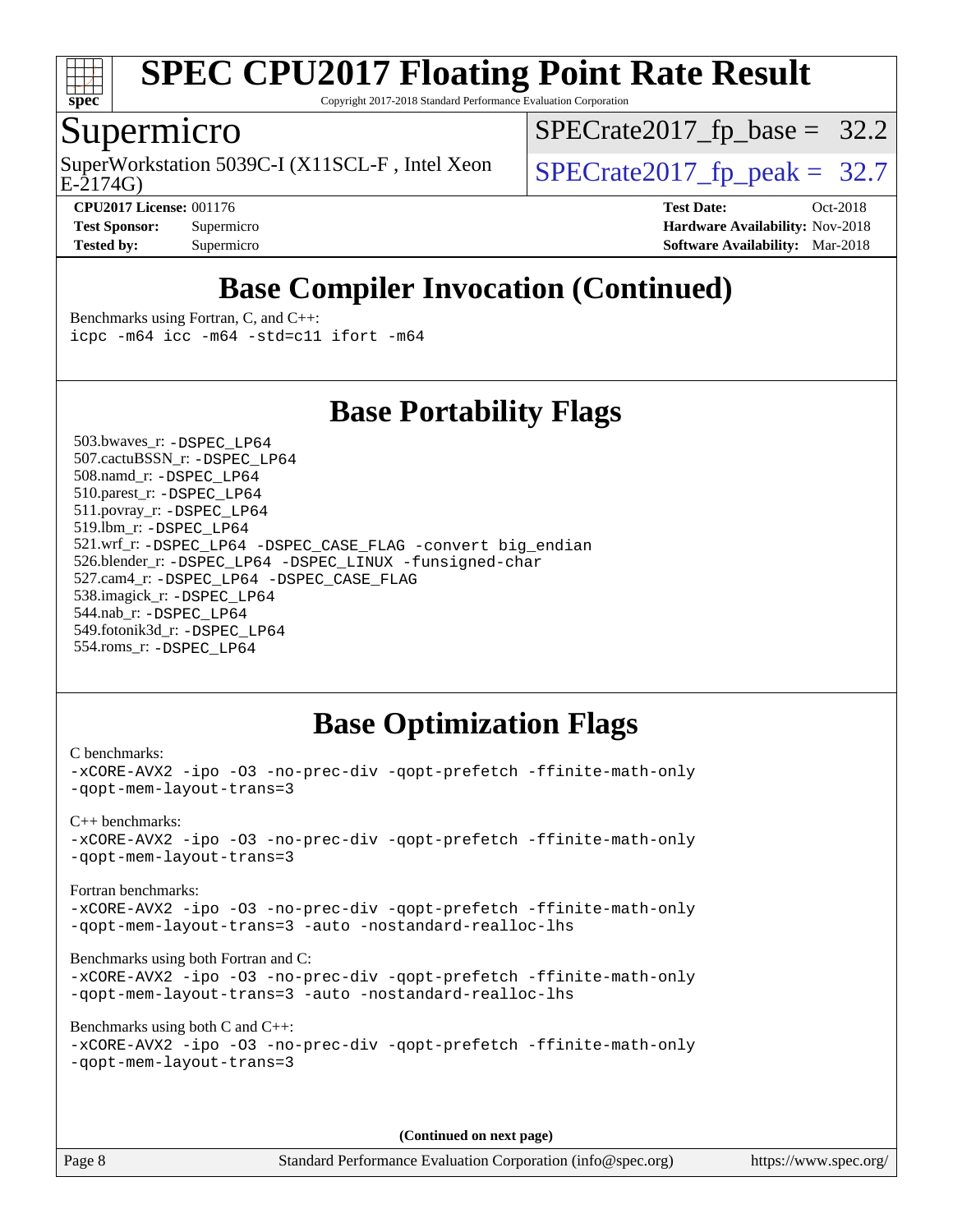

Copyright 2017-2018 Standard Performance Evaluation Corporation

### Supermicro

E-2174G) SuperWorkstation 5039C-I (X11SCL-F, Intel Xeon  $\big|$  [SPECrate2017\\_fp\\_peak =](http://www.spec.org/auto/cpu2017/Docs/result-fields.html#SPECrate2017fppeak) 32.7

[SPECrate2017\\_fp\\_base =](http://www.spec.org/auto/cpu2017/Docs/result-fields.html#SPECrate2017fpbase) 32.2

**[CPU2017 License:](http://www.spec.org/auto/cpu2017/Docs/result-fields.html#CPU2017License)** 001176 **[Test Date:](http://www.spec.org/auto/cpu2017/Docs/result-fields.html#TestDate)** Oct-2018 **[Test Sponsor:](http://www.spec.org/auto/cpu2017/Docs/result-fields.html#TestSponsor)** Supermicro **[Hardware Availability:](http://www.spec.org/auto/cpu2017/Docs/result-fields.html#HardwareAvailability)** Nov-2018 **[Tested by:](http://www.spec.org/auto/cpu2017/Docs/result-fields.html#Testedby)** Supermicro **[Software Availability:](http://www.spec.org/auto/cpu2017/Docs/result-fields.html#SoftwareAvailability)** Mar-2018

### **[Base Optimization Flags \(Continued\)](http://www.spec.org/auto/cpu2017/Docs/result-fields.html#BaseOptimizationFlags)**

[Benchmarks using Fortran, C, and C++:](http://www.spec.org/auto/cpu2017/Docs/result-fields.html#BenchmarksusingFortranCandCXX)

[-xCORE-AVX2](http://www.spec.org/cpu2017/results/res2018q4/cpu2017-20181112-09673.flags.html#user_CC_CXX_FCbase_f-xCORE-AVX2) [-ipo](http://www.spec.org/cpu2017/results/res2018q4/cpu2017-20181112-09673.flags.html#user_CC_CXX_FCbase_f-ipo) [-O3](http://www.spec.org/cpu2017/results/res2018q4/cpu2017-20181112-09673.flags.html#user_CC_CXX_FCbase_f-O3) [-no-prec-div](http://www.spec.org/cpu2017/results/res2018q4/cpu2017-20181112-09673.flags.html#user_CC_CXX_FCbase_f-no-prec-div) [-qopt-prefetch](http://www.spec.org/cpu2017/results/res2018q4/cpu2017-20181112-09673.flags.html#user_CC_CXX_FCbase_f-qopt-prefetch) [-ffinite-math-only](http://www.spec.org/cpu2017/results/res2018q4/cpu2017-20181112-09673.flags.html#user_CC_CXX_FCbase_f_finite_math_only_cb91587bd2077682c4b38af759c288ed7c732db004271a9512da14a4f8007909a5f1427ecbf1a0fb78ff2a814402c6114ac565ca162485bbcae155b5e4258871) [-qopt-mem-layout-trans=3](http://www.spec.org/cpu2017/results/res2018q4/cpu2017-20181112-09673.flags.html#user_CC_CXX_FCbase_f-qopt-mem-layout-trans_de80db37974c74b1f0e20d883f0b675c88c3b01e9d123adea9b28688d64333345fb62bc4a798493513fdb68f60282f9a726aa07f478b2f7113531aecce732043) [-auto](http://www.spec.org/cpu2017/results/res2018q4/cpu2017-20181112-09673.flags.html#user_CC_CXX_FCbase_f-auto) [-nostandard-realloc-lhs](http://www.spec.org/cpu2017/results/res2018q4/cpu2017-20181112-09673.flags.html#user_CC_CXX_FCbase_f_2003_std_realloc_82b4557e90729c0f113870c07e44d33d6f5a304b4f63d4c15d2d0f1fab99f5daaed73bdb9275d9ae411527f28b936061aa8b9c8f2d63842963b95c9dd6426b8a)

### **[Peak Compiler Invocation](http://www.spec.org/auto/cpu2017/Docs/result-fields.html#PeakCompilerInvocation)**

[C benchmarks](http://www.spec.org/auto/cpu2017/Docs/result-fields.html#Cbenchmarks): [icc -m64 -std=c11](http://www.spec.org/cpu2017/results/res2018q4/cpu2017-20181112-09673.flags.html#user_CCpeak_intel_icc_64bit_c11_33ee0cdaae7deeeab2a9725423ba97205ce30f63b9926c2519791662299b76a0318f32ddfffdc46587804de3178b4f9328c46fa7c2b0cd779d7a61945c91cd35)

[C++ benchmarks:](http://www.spec.org/auto/cpu2017/Docs/result-fields.html#CXXbenchmarks) [icpc -m64](http://www.spec.org/cpu2017/results/res2018q4/cpu2017-20181112-09673.flags.html#user_CXXpeak_intel_icpc_64bit_4ecb2543ae3f1412ef961e0650ca070fec7b7afdcd6ed48761b84423119d1bf6bdf5cad15b44d48e7256388bc77273b966e5eb805aefd121eb22e9299b2ec9d9)

[Fortran benchmarks](http://www.spec.org/auto/cpu2017/Docs/result-fields.html#Fortranbenchmarks): [ifort -m64](http://www.spec.org/cpu2017/results/res2018q4/cpu2017-20181112-09673.flags.html#user_FCpeak_intel_ifort_64bit_24f2bb282fbaeffd6157abe4f878425411749daecae9a33200eee2bee2fe76f3b89351d69a8130dd5949958ce389cf37ff59a95e7a40d588e8d3a57e0c3fd751)

[Benchmarks using both Fortran and C](http://www.spec.org/auto/cpu2017/Docs/result-fields.html#BenchmarksusingbothFortranandC): [ifort -m64](http://www.spec.org/cpu2017/results/res2018q4/cpu2017-20181112-09673.flags.html#user_CC_FCpeak_intel_ifort_64bit_24f2bb282fbaeffd6157abe4f878425411749daecae9a33200eee2bee2fe76f3b89351d69a8130dd5949958ce389cf37ff59a95e7a40d588e8d3a57e0c3fd751) [icc -m64 -std=c11](http://www.spec.org/cpu2017/results/res2018q4/cpu2017-20181112-09673.flags.html#user_CC_FCpeak_intel_icc_64bit_c11_33ee0cdaae7deeeab2a9725423ba97205ce30f63b9926c2519791662299b76a0318f32ddfffdc46587804de3178b4f9328c46fa7c2b0cd779d7a61945c91cd35)

[Benchmarks using both C and C++](http://www.spec.org/auto/cpu2017/Docs/result-fields.html#BenchmarksusingbothCandCXX): [icpc -m64](http://www.spec.org/cpu2017/results/res2018q4/cpu2017-20181112-09673.flags.html#user_CC_CXXpeak_intel_icpc_64bit_4ecb2543ae3f1412ef961e0650ca070fec7b7afdcd6ed48761b84423119d1bf6bdf5cad15b44d48e7256388bc77273b966e5eb805aefd121eb22e9299b2ec9d9) [icc -m64 -std=c11](http://www.spec.org/cpu2017/results/res2018q4/cpu2017-20181112-09673.flags.html#user_CC_CXXpeak_intel_icc_64bit_c11_33ee0cdaae7deeeab2a9725423ba97205ce30f63b9926c2519791662299b76a0318f32ddfffdc46587804de3178b4f9328c46fa7c2b0cd779d7a61945c91cd35)

[Benchmarks using Fortran, C, and C++:](http://www.spec.org/auto/cpu2017/Docs/result-fields.html#BenchmarksusingFortranCandCXX) [icpc -m64](http://www.spec.org/cpu2017/results/res2018q4/cpu2017-20181112-09673.flags.html#user_CC_CXX_FCpeak_intel_icpc_64bit_4ecb2543ae3f1412ef961e0650ca070fec7b7afdcd6ed48761b84423119d1bf6bdf5cad15b44d48e7256388bc77273b966e5eb805aefd121eb22e9299b2ec9d9) [icc -m64 -std=c11](http://www.spec.org/cpu2017/results/res2018q4/cpu2017-20181112-09673.flags.html#user_CC_CXX_FCpeak_intel_icc_64bit_c11_33ee0cdaae7deeeab2a9725423ba97205ce30f63b9926c2519791662299b76a0318f32ddfffdc46587804de3178b4f9328c46fa7c2b0cd779d7a61945c91cd35) [ifort -m64](http://www.spec.org/cpu2017/results/res2018q4/cpu2017-20181112-09673.flags.html#user_CC_CXX_FCpeak_intel_ifort_64bit_24f2bb282fbaeffd6157abe4f878425411749daecae9a33200eee2bee2fe76f3b89351d69a8130dd5949958ce389cf37ff59a95e7a40d588e8d3a57e0c3fd751)

### **[Peak Portability Flags](http://www.spec.org/auto/cpu2017/Docs/result-fields.html#PeakPortabilityFlags)**

Same as Base Portability Flags

### **[Peak Optimization Flags](http://www.spec.org/auto/cpu2017/Docs/result-fields.html#PeakOptimizationFlags)**

[C benchmarks](http://www.spec.org/auto/cpu2017/Docs/result-fields.html#Cbenchmarks):

```
 519.lbm_r: -prof-gen(pass 1) -prof-use(pass 2) -ipo -xCORE-AVX2 -O3
-no-prec-div -qopt-prefetch -ffinite-math-only
-qopt-mem-layout-trans=3
```

```
 538.imagick_r: -xCORE-AVX2 -ipo -O3 -no-prec-div -qopt-prefetch
-ffinite-math-only -qopt-mem-layout-trans=3
```
**(Continued on next page)**

Page 9 Standard Performance Evaluation Corporation [\(info@spec.org\)](mailto:info@spec.org) <https://www.spec.org/>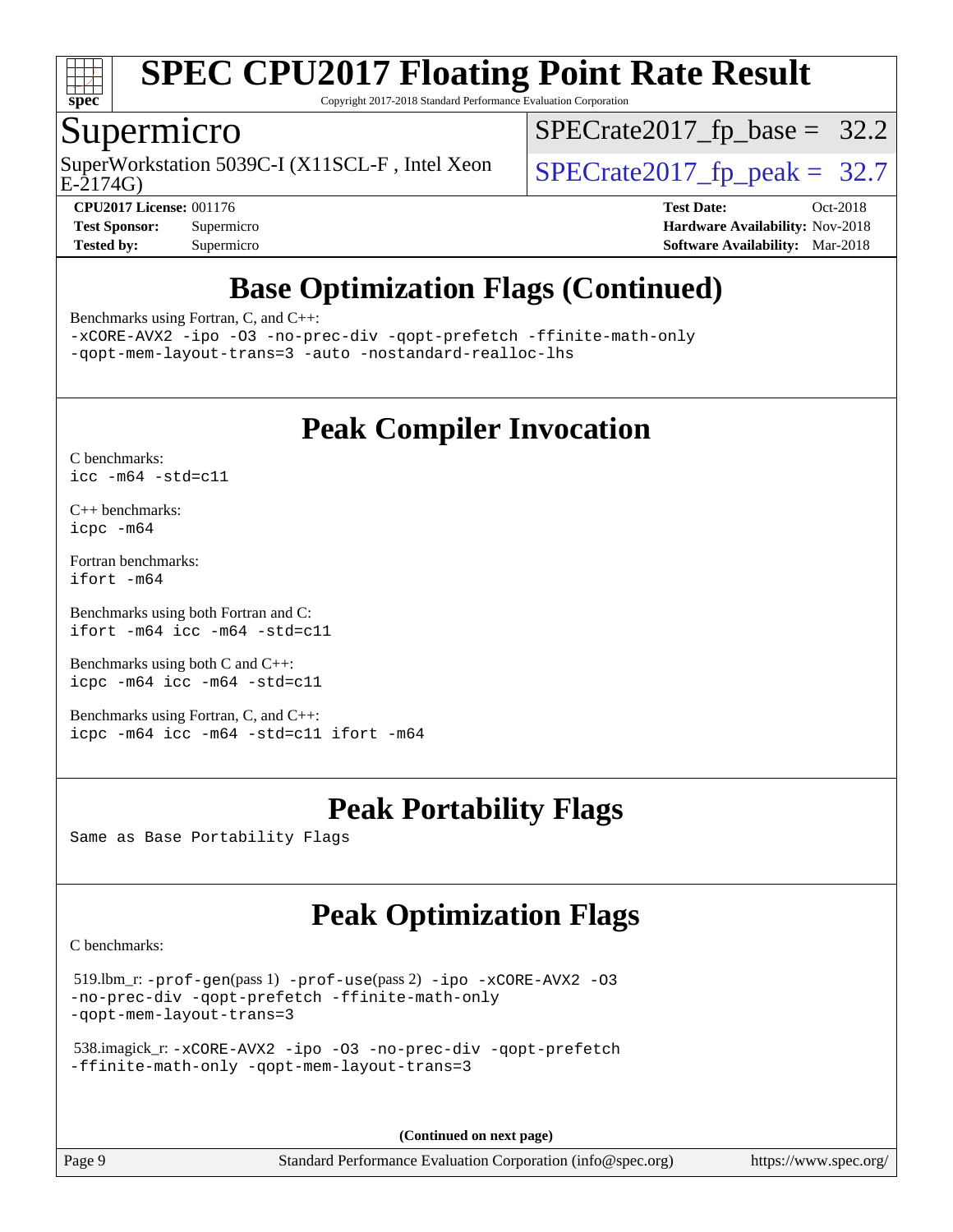

Copyright 2017-2018 Standard Performance Evaluation Corporation

#### Supermicro

SuperWorkstation 5039C-I (X11SCL-F, Intel Xeon  $\big|$  [SPECrate2017\\_fp\\_peak =](http://www.spec.org/auto/cpu2017/Docs/result-fields.html#SPECrate2017fppeak) 32.7

 $SPECrate2017_fp\_base = 32.2$ 

E-2174G)

**[Tested by:](http://www.spec.org/auto/cpu2017/Docs/result-fields.html#Testedby)** Supermicro **[Software Availability:](http://www.spec.org/auto/cpu2017/Docs/result-fields.html#SoftwareAvailability)** Mar-2018

**[CPU2017 License:](http://www.spec.org/auto/cpu2017/Docs/result-fields.html#CPU2017License)** 001176 **[Test Date:](http://www.spec.org/auto/cpu2017/Docs/result-fields.html#TestDate)** Oct-2018 **[Test Sponsor:](http://www.spec.org/auto/cpu2017/Docs/result-fields.html#TestSponsor)** Supermicro **[Hardware Availability:](http://www.spec.org/auto/cpu2017/Docs/result-fields.html#HardwareAvailability)** Nov-2018

## **[Peak Optimization Flags \(Continued\)](http://www.spec.org/auto/cpu2017/Docs/result-fields.html#PeakOptimizationFlags)**

544.nab\_r: Same as 538.imagick\_r

[C++ benchmarks:](http://www.spec.org/auto/cpu2017/Docs/result-fields.html#CXXbenchmarks)

 508.namd\_r: [-prof-gen](http://www.spec.org/cpu2017/results/res2018q4/cpu2017-20181112-09673.flags.html#user_peakPASS1_CXXFLAGSPASS1_LDFLAGS508_namd_r_prof_gen_5aa4926d6013ddb2a31985c654b3eb18169fc0c6952a63635c234f711e6e63dd76e94ad52365559451ec499a2cdb89e4dc58ba4c67ef54ca681ffbe1461d6b36)(pass 1) [-prof-use](http://www.spec.org/cpu2017/results/res2018q4/cpu2017-20181112-09673.flags.html#user_peakPASS2_CXXFLAGSPASS2_LDFLAGS508_namd_r_prof_use_1a21ceae95f36a2b53c25747139a6c16ca95bd9def2a207b4f0849963b97e94f5260e30a0c64f4bb623698870e679ca08317ef8150905d41bd88c6f78df73f19)(pass 2) [-ipo](http://www.spec.org/cpu2017/results/res2018q4/cpu2017-20181112-09673.flags.html#user_peakPASS1_CXXOPTIMIZEPASS2_CXXOPTIMIZE508_namd_r_f-ipo) [-xCORE-AVX2](http://www.spec.org/cpu2017/results/res2018q4/cpu2017-20181112-09673.flags.html#user_peakPASS2_CXXOPTIMIZE508_namd_r_f-xCORE-AVX2) [-O3](http://www.spec.org/cpu2017/results/res2018q4/cpu2017-20181112-09673.flags.html#user_peakPASS1_CXXOPTIMIZEPASS2_CXXOPTIMIZE508_namd_r_f-O3) [-no-prec-div](http://www.spec.org/cpu2017/results/res2018q4/cpu2017-20181112-09673.flags.html#user_peakPASS1_CXXOPTIMIZEPASS2_CXXOPTIMIZE508_namd_r_f-no-prec-div) [-qopt-prefetch](http://www.spec.org/cpu2017/results/res2018q4/cpu2017-20181112-09673.flags.html#user_peakPASS1_CXXOPTIMIZEPASS2_CXXOPTIMIZE508_namd_r_f-qopt-prefetch) [-ffinite-math-only](http://www.spec.org/cpu2017/results/res2018q4/cpu2017-20181112-09673.flags.html#user_peakPASS1_CXXOPTIMIZEPASS2_CXXOPTIMIZE508_namd_r_f_finite_math_only_cb91587bd2077682c4b38af759c288ed7c732db004271a9512da14a4f8007909a5f1427ecbf1a0fb78ff2a814402c6114ac565ca162485bbcae155b5e4258871) [-qopt-mem-layout-trans=3](http://www.spec.org/cpu2017/results/res2018q4/cpu2017-20181112-09673.flags.html#user_peakPASS1_CXXOPTIMIZEPASS2_CXXOPTIMIZE508_namd_r_f-qopt-mem-layout-trans_de80db37974c74b1f0e20d883f0b675c88c3b01e9d123adea9b28688d64333345fb62bc4a798493513fdb68f60282f9a726aa07f478b2f7113531aecce732043)

 510.parest\_r: [-xCORE-AVX2](http://www.spec.org/cpu2017/results/res2018q4/cpu2017-20181112-09673.flags.html#user_peakCXXOPTIMIZE510_parest_r_f-xCORE-AVX2) [-ipo](http://www.spec.org/cpu2017/results/res2018q4/cpu2017-20181112-09673.flags.html#user_peakCXXOPTIMIZE510_parest_r_f-ipo) [-O3](http://www.spec.org/cpu2017/results/res2018q4/cpu2017-20181112-09673.flags.html#user_peakCXXOPTIMIZE510_parest_r_f-O3) [-no-prec-div](http://www.spec.org/cpu2017/results/res2018q4/cpu2017-20181112-09673.flags.html#user_peakCXXOPTIMIZE510_parest_r_f-no-prec-div) [-qopt-prefetch](http://www.spec.org/cpu2017/results/res2018q4/cpu2017-20181112-09673.flags.html#user_peakCXXOPTIMIZE510_parest_r_f-qopt-prefetch) [-ffinite-math-only](http://www.spec.org/cpu2017/results/res2018q4/cpu2017-20181112-09673.flags.html#user_peakCXXOPTIMIZE510_parest_r_f_finite_math_only_cb91587bd2077682c4b38af759c288ed7c732db004271a9512da14a4f8007909a5f1427ecbf1a0fb78ff2a814402c6114ac565ca162485bbcae155b5e4258871) [-qopt-mem-layout-trans=3](http://www.spec.org/cpu2017/results/res2018q4/cpu2017-20181112-09673.flags.html#user_peakCXXOPTIMIZE510_parest_r_f-qopt-mem-layout-trans_de80db37974c74b1f0e20d883f0b675c88c3b01e9d123adea9b28688d64333345fb62bc4a798493513fdb68f60282f9a726aa07f478b2f7113531aecce732043)

[Fortran benchmarks](http://www.spec.org/auto/cpu2017/Docs/result-fields.html#Fortranbenchmarks):

```
 503.bwaves_r: -xCORE-AVX2 -ipo -O3 -no-prec-div -qopt-prefetch
-ffinite-math-only -qopt-mem-layout-trans=3 -auto
-nostandard-realloc-lhs
```
549.fotonik3d\_r: Same as 503.bwaves\_r

```
 554.roms_r: -prof-gen(pass 1) -prof-use(pass 2) -ipo -xCORE-AVX2 -O3
-no-prec-div -qopt-prefetch -ffinite-math-only
-qopt-mem-layout-trans=3 -auto -nostandard-realloc-lhs
```
[Benchmarks using both Fortran and C](http://www.spec.org/auto/cpu2017/Docs/result-fields.html#BenchmarksusingbothFortranandC):

```
 521.wrf_r: -prof-gen(pass 1) -prof-use(pass 2) -ipo -xCORE-AVX2 -O3
-no-prec-div -qopt-prefetch -ffinite-math-only
-qopt-mem-layout-trans=3 -auto -nostandard-realloc-lhs
```
 $527$ .cam $4$ \_r: basepeak = yes

[Benchmarks using both C and C++](http://www.spec.org/auto/cpu2017/Docs/result-fields.html#BenchmarksusingbothCandCXX):

```
 511.povray_r: -prof-gen(pass 1) -prof-use(pass 2) -ipo -xCORE-AVX2 -O3
-no-prec-div -qopt-prefetch -ffinite-math-only
-qopt-mem-layout-trans=3
```

```
 526.blender_r: -xCORE-AVX2 -ipo -O3 -no-prec-div -qopt-prefetch
-ffinite-math-only -qopt-mem-layout-trans=3
```
[Benchmarks using Fortran, C, and C++:](http://www.spec.org/auto/cpu2017/Docs/result-fields.html#BenchmarksusingFortranCandCXX)

 $507.cactuBSSN_r$ : basepeak = yes